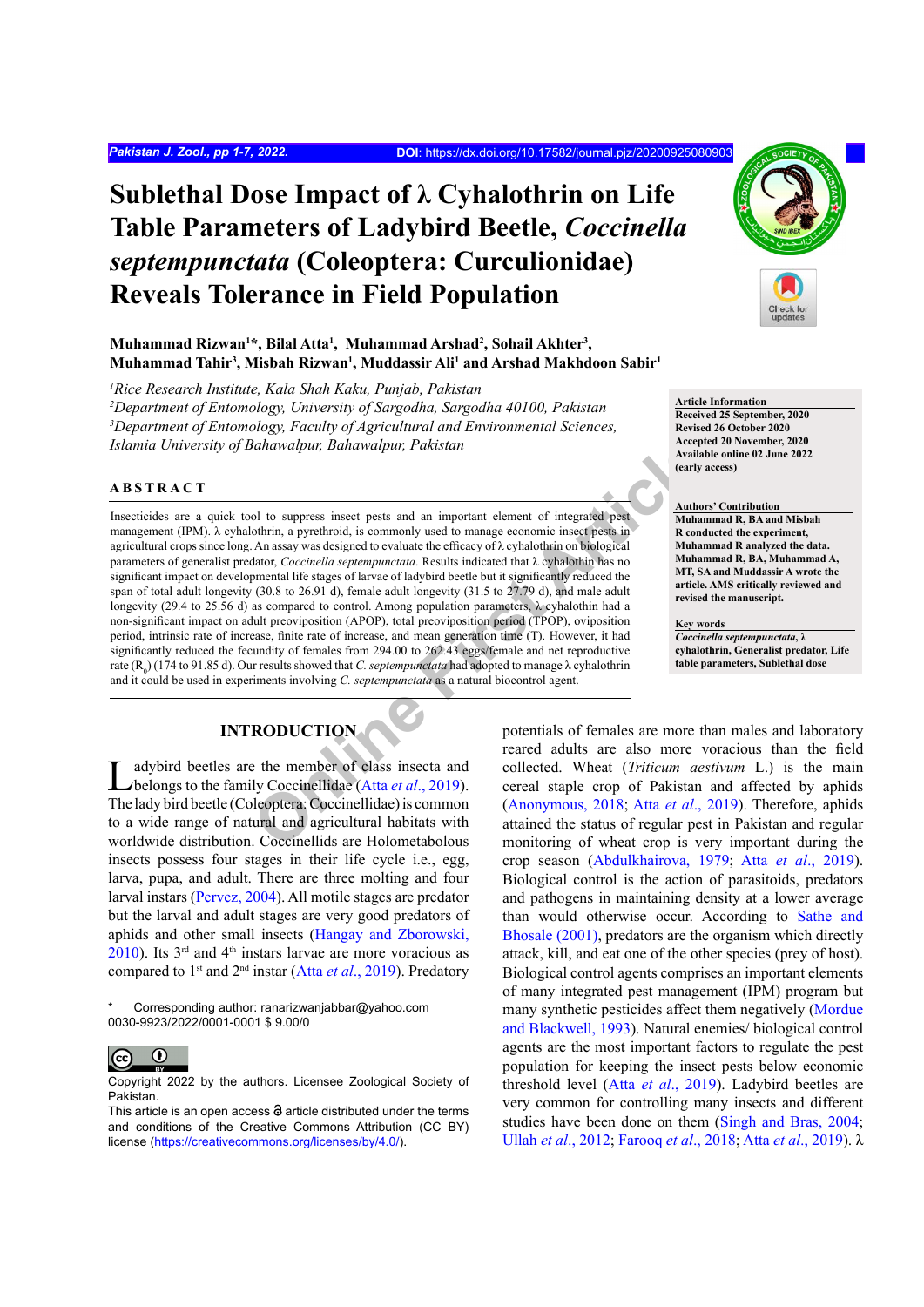cyhalothrin is commonly used insecticides for insect pest management on wheat, rice, and other crops ([Atta](#page-4-0) *et al*., [2019](#page-4-0)).

**Example 1979;** Pathan *et al.*, 2008; Pree distilled water. Then further two set al., 2013a). The development 0.05 and 0.025 ml/L. Central doses are neutride could be attributed to for sublethal studies. For control and Arthropods resistance to insecticides is of great concern in integrated pest management programs for applied entomologist. More than 600 species of insects and mites have been reported to develop resistance to one or more chemicals ([Whalon](#page-6-1) *et al*., 2012). The development of resistance in insect pests lower the agronomic value of the insecticides (Jiang *et al*[., 2011](#page-5-4); [Whalon](#page-6-1) *et al*., 2015). On the other hand, fewer insects from natural enemies have shown resistance to insecticides ([Croft, 1990](#page-5-5); [Whalon](#page-6-1) *et al*[., 2012\)](#page-6-1). The repeated exposure to same to pesticides can evolve resistance in natural enemies like agricultural insect pests (Croft and Morse, 1979; Pathan *et al*., 2008; Pree *et al*., 1989; Rodrigues *et al*., 2013a). The development of resistance to certain pesticide could be attributed to intrinsic factors such as genetic makeup, behavioural patterns, and metabolic physiology, in addition to extrinsic factors such as pesticide properties and exposure frequency and coverage (Forgash, 1984; Georghiou and [Taylor, 1977](#page-5-8)a; Rosenheim and Tabashnik, 1990; WHO, [1957\)](#page-6-2). It is therefore of interest that certain predator insects appear less susceptible as compared to other insect/ groups (Tillman and Mulrooney, 2000; Williams *et al*., 2003), their prey [\(Gesraha, 2007\)](#page-5-9), or even key pest species (Spíndola *et al*., 2013).

To use beneficial arthropods as bio-control agents or preserve their local natural populations in integrated pest management, their susceptibility to the pesticides used must be taken into account. In order to save released or local beneficial fauna and to augment and exploit their performance, several well-known strategies needed to be exploited. Looking for preparations harmless to biological agents among the existing pesticides; developing novel selective active ingredients finding (collecting/selecting) tolerant or resistant strains of natural enemies. The success of biological control may be enhanced by preventing the careless use of pesticides by having direct and indirect toxic effects on natural enemies. These adverse effects on the bio-agents can be minimized by considering and implementing some tactics which may play important role in expanding the function of biological control. The goal of IPM is to select such chemicals that are having compatibility. So, this study had been carried out to evaluate the sublethal impact of  $\lambda$  cyhalothrin on biological parameters of ladybird beetle.

# **MATERIALS AND METHODS**

#### *Insects*

*Coccinella septempunctata* adults were collected from experimental area Rice Research Institute Kala Shah

Kaku, Pakistan during the season 2018. Adults collected were reared in laboratory and *Aphis gossypii* were supplied as diet on daily basis collected from field. One generation  $(F_0)$  was reared in the laboratory. Forty-five eggs were used in this study for each treatment. Grubs were supplied with sufficient number of *A. gossypii* as food. 2<sup>nd</sup> stage in stars were introduced into treated petri dishes to record the impact of insecticide life table parameters.

#### *Insecticide*

λ cyhlothrin (Karate 5EC), a commercial product of Syngenta, Pakistan, was used for sublethal studies against *C. septempunctata* larvae for biological parameters studies. Stock solution of 0.1% ml/L was prepared in distilled water. Then further two dilutions were made viz., 0.05 and 0.025 ml/L. Central doses 0.05 ml/L was selected for sublethal studies. For control only distilled water was used.

#### *Bioassay*

15 ml of selected dose were poured in the perti dishes and then it was shaked for 10-15seconds so that dose may be distributed to entire surface of the flask. The remaining liquid was wasted and petri dish was kept in front of fan to let it dry. Distilled water was used for control treatment. 45 eggs were used in this study. Due to higher mortality of 1st instar, 2nd instar larvae were put inside petri dish. Data for life stage and mortality was collected after 12 h (0900 and 2100 h). Adults of the same treatment were sexed to record the fecundity and life span for each treatment till death of each individual.

#### *Statistical analysis*

The basic life table parameters such as age-stage survival rate (Sxj), reproductive value (Vxj), age-stage specific life expectancy rate (Exj), intrinsic rate of increase (r), reproductive rate (R0), Finite rate of increase  $(\lambda)$ , and mean generation time (T), were analyzed using the computer program TWOSEX-MS Chart ([Chi and Liu,](#page-4-3) 1985; [Chi, 2016a,](#page-4-4) [b\)](#page-4-5). The standard errors were calculated using the bootstrap technique included in the program with 100,000 random sampling [\(Efron and Tibshirani, 1993](#page-5-10)). Adult longevity, adult pre-oviposition period (APOP), total pre-oviposition period (TPOP), fecundity and population parameters  $(r, \lambda, R0,$  and T) were compared using the paired bootstrap test based on the confidence interval of the differences. Survival rate and reproductive value curves were plotted using MS Word software-2013.

# **RESULTS AND DISCUSSION**

*Age-stage two sex life tables*

The development duration for each stage of *C.*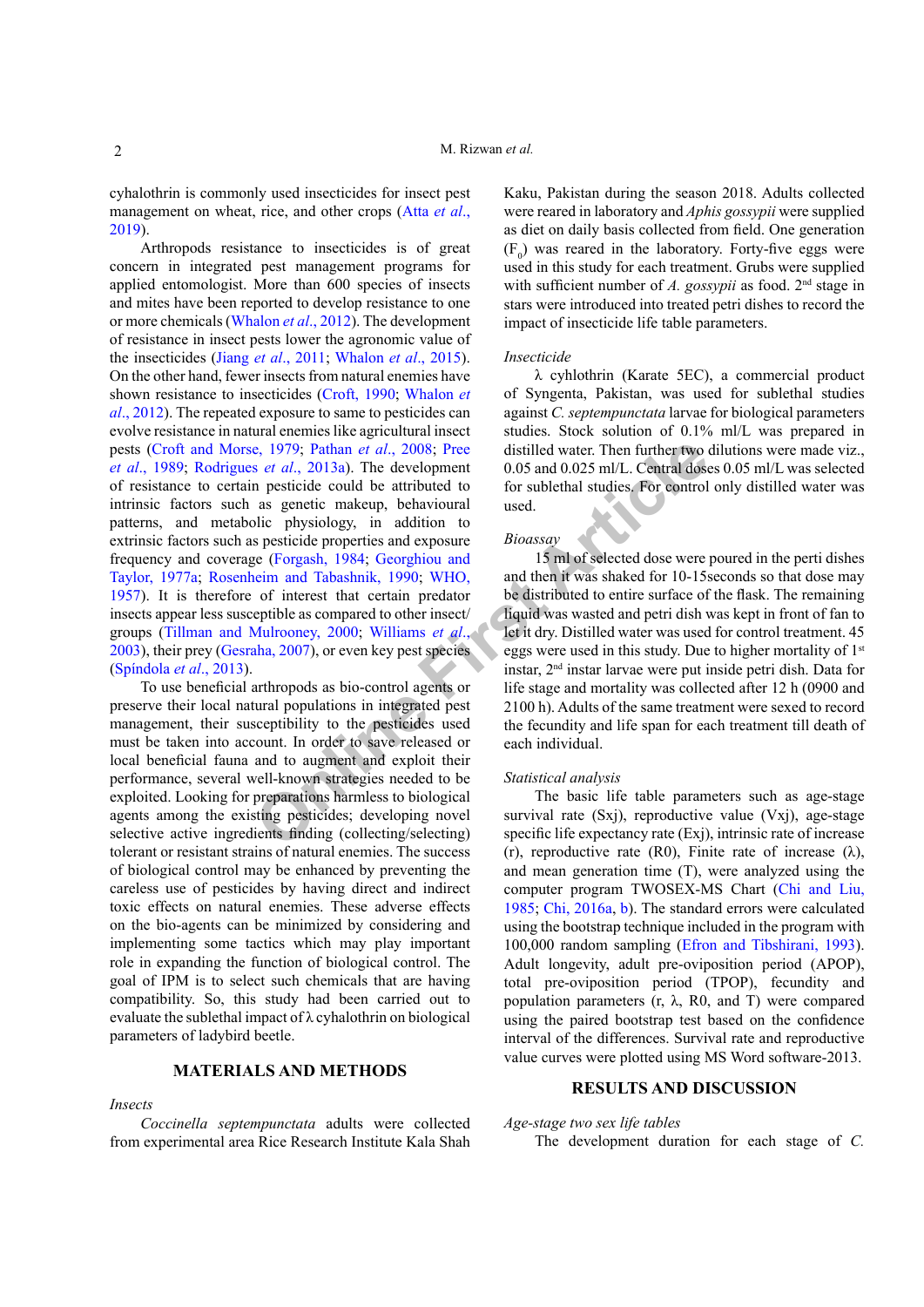*septumpunctata* are presented in [Table I.](#page-2-0) The development period was the shortest in λ cyhalothrin (33.52d) followed by control (33.6 d). Moreover, the females' life periods were longer than males in both treatments. Adult male longevity decreased in  $\lambda$  cyhalothrin treatment (25.56 d) as compared to control (29.40). In the same way, female longevity and total adult longevity was significantly lower (27.79 d) and (26.91 d) for insecticide treated grubs as compared to control (31.5 d) and (30.80 d), respectively. Age-stage, two sex life tables parameters describes the probability of a new born to survive to specific age (x) and stage (j) [\(Figs. 1](#page-2-1)-[3](#page-3-0)). The age-stage curve  $(S_n)$  describes a higher survival rate on control as compared to treatment. The  $l_x$ ,  $f_{xy}$ , and  $m_x$  curves indicate that *C. septempunctata* had higher survival on control as compared to lamnda cyhalothrin. While the highest fecundity was recorded in control treatment as compared to sublethal dose of  $\lambda$ cyhalothrin.

<span id="page-2-0"></span>**Table I. Effect of λ cyhlothrin on duration of development of** *C. septumpunctata* **(days) reared on** *A. gossypi***.**

| cyhalothrin.<br>gossypi.    |    |                      |    | had higher survival on control as compared to lamnda<br>cyhalothrin. While the highest fecundity was recorded<br>in control treatment as compared to sublethal dose of $\lambda$<br>Table I. Effect of $\lambda$ cyhlothrin on duration of<br>development of C. septumpunctata (days) reared on A. | (a) Lambdacyhalothrin<br>0.8<br>0.6<br>0.4<br>0.2 |
|-----------------------------|----|----------------------|----|----------------------------------------------------------------------------------------------------------------------------------------------------------------------------------------------------------------------------------------------------------------------------------------------------|---------------------------------------------------|
| <b>Development</b><br>stage | N  | Control              | N  | $\lambda$ cyhalothrin                                                                                                                                                                                                                                                                              | 20<br>40<br>10<br>30<br>o                         |
| Egg                         |    | 45 $5.00 \pm 0.00$ a | 45 | $5.00 \pm 0.00 a$                                                                                                                                                                                                                                                                                  | (b) Control                                       |
| L1                          |    | 44 $4.00 \pm 0.00$ a | 43 | $4.00 \pm 0.00$ a                                                                                                                                                                                                                                                                                  | Fig. 1. Effect of λ cyhlothrin on ag              |
| L2                          |    | 40 $5.10 \pm 0.12$ a | 40 | $5.08 \pm 0.12$ a                                                                                                                                                                                                                                                                                  | rate $(Sxi)$ of <i>Coccinella septumpul</i>       |
| L <sub>3</sub>              |    | 34 $5.56 \pm 0.20$ a | 33 | $5.61 \pm 0.17$ a                                                                                                                                                                                                                                                                                  | 40                                                |
| L4                          | 30 | $6.53 \pm 0.15$ a    | 28 | $6.64 \pm 0.15$ a                                                                                                                                                                                                                                                                                  | 30                                                |
| Pupa                        | 30 | $7.07 \pm 0.15$ a    | 23 | $7.17 \pm 0.16$ a                                                                                                                                                                                                                                                                                  | 20                                                |
| Preadult                    | 30 | $33.6 \pm 2.30a$     | 23 | $33.52 \pm 0.32$ a                                                                                                                                                                                                                                                                                 |                                                   |
| Adult longevity             |    | $30.80 \pm 0.57$ a   |    | $26.91 \pm 0.63$ b                                                                                                                                                                                                                                                                                 | 10                                                |
| Female                      | 20 | $31.50 \pm 0.60$ a   | 14 | $27.79 \pm 0.79$ b                                                                                                                                                                                                                                                                                 | 20<br>30<br>10<br>$-10$                           |
| Male                        | 10 | $29.40 \pm 1.13$ a   | 9  | $25.56 \pm 0.88$ b                                                                                                                                                                                                                                                                                 |                                                   |

SEs were estimated by bootstrapping (100,000 replications). N, number of individuals completing a specific stage.

Age stage specific life expectancy curves  $(E_n)$ were plotted in [Figure 2.](#page-2-2) The newly hatched eggs of *C. septempunctata* were expected to survive for a longer period in control as compared to treated larvae. Both, males and females are expected to live a longer life when treated with distilled water as compared to  $\lambda$  cyhalothrin.

Age-stage-specific reproduction rate  $(V_{y})$  for different treatments plotted in [Figure 3](#page-3-0). Adult females contributed more to the population as they are the most productive stages of a population. Moreover, the successful adult emergence recorded more females as compared to males in all treatments. The highest age-stage reproductive value was recorded in control  $(1.1427)$  treatment, followed by  $λ$  cyhalothrin (1.1295). The fecundity of an individual is affected by the conditions in which it is raised. The  $f_{\rm xy}$ curve explains the highest fecundity in  $\lambda$  cyhalothrin treated individuals was 19.8 eggs/day at 40<sup>th</sup> day while in control peak value 17.8 eggs was recorded on  $42<sup>th</sup>$  day ([Fig. 4](#page-3-1)).



<span id="page-2-1"></span>Fig. 1. Effect of  $\lambda$  cyhlothrin on age stage specific survival rate (*Sxj*) of *Coccinella septumpunctata*.



<span id="page-2-2"></span>Fig. 2. Effect of  $\lambda$  cyhlothrin on age stage specific life expectance (*exj*) of *Coccinella septumpunctata*.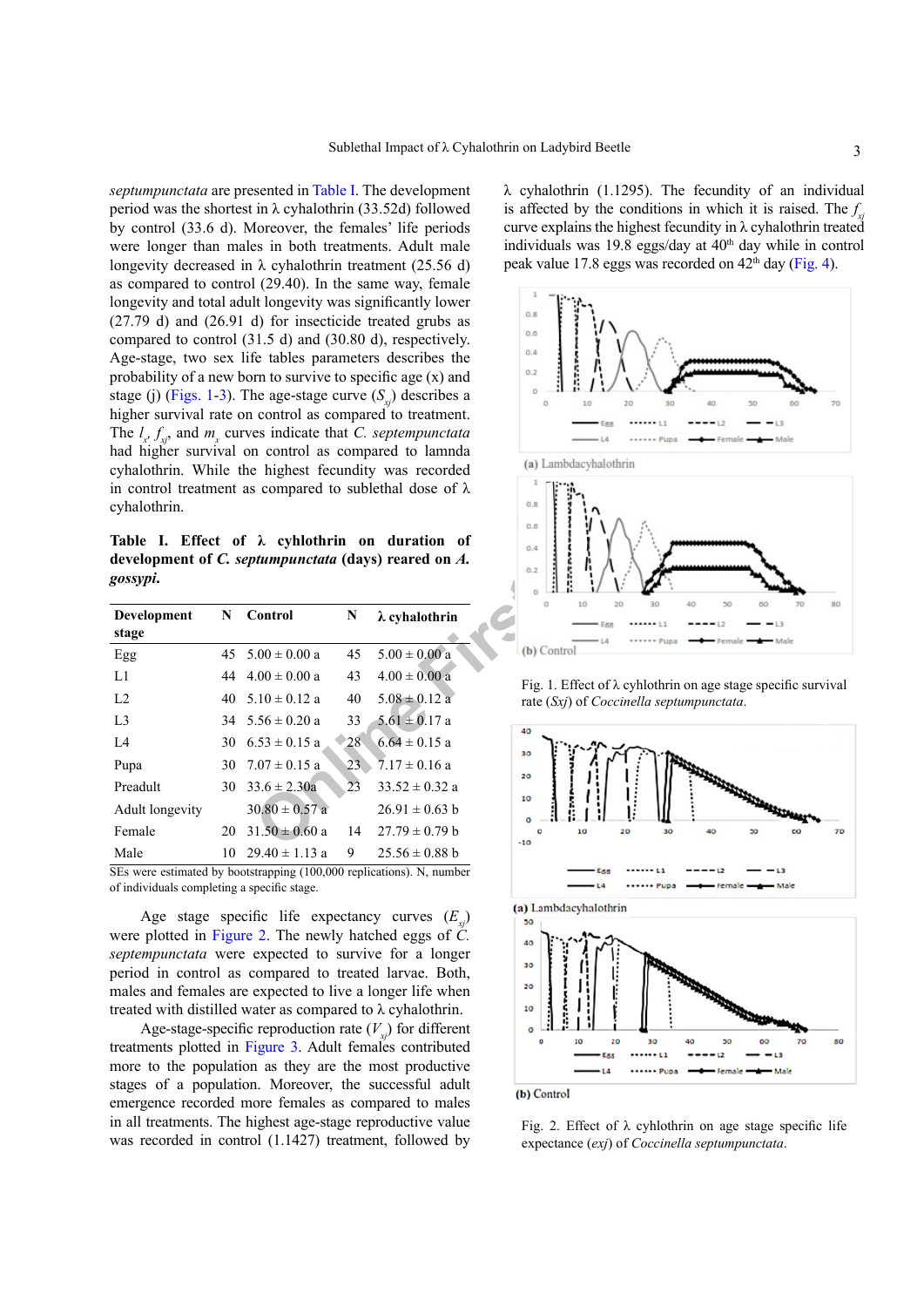

(a) Lambdacyhalothrin



(b) Control

<span id="page-3-0"></span>Fig. 3. Effect of  $\lambda$  cyhlothrin on age stage specific reproductive rate (*Vxj*) of *Coccinella septumpunctata*.



(b) Control

<span id="page-3-1"></span>Fig. 4. Effect of λ cyhlothrin on age stage specific survival rate (*lx*), age stage specific fecundity (*fxj*), age specific fecundity (*mx*), and age specific maternity (*lxmx*) of *Coccinella septumpunctata*.

## *Population parameters*

Population were recorded for control and sublethal dose of λ cyhalothin insecticide. SEs were estimated with bootstrap technique with 100,000 replicatons. Net Reproductive rate  $(R_0)$  was highest for control (147.00) followed by  $\lambda$  cyhalothin (91.85). Intrinsic rate of increase (r) was maximum for control (0.1339) followed by λ cyhalothin (0.1218). Mean generation time (T) was maximum for control (37.41) followed by  $\lambda$  cyhalothin (37.13) but statistically insignificant. Finite rate of increase (λ) values were highest to lowest for control  $(1.1427)$  as compared to λ cyhalothin (1.1295) [\(Table II](#page-3-2)).

<span id="page-3-2"></span>**Table II. Effect of λ cyhlothrin on fecundity and life table parameters (Mean ± SE) of** *C. septumpunctata*  **reared on** *A. gossypi***.**

|                                  | table parameters (Mean $\pm$ SE) of C. septumpunctata<br>reared on A. gossypi.                                                                                                                                                                                        |                                            |                                         |  |  |
|----------------------------------|-----------------------------------------------------------------------------------------------------------------------------------------------------------------------------------------------------------------------------------------------------------------------|--------------------------------------------|-----------------------------------------|--|--|
|                                  | <b>Parameters</b>                                                                                                                                                                                                                                                     | <b>Control</b>                             | $\lambda$ cyhalothrin                   |  |  |
| 40<br>80                         | <b>APOP</b>                                                                                                                                                                                                                                                           | $4.60 \pm 0.11$ a                          | $4.14 \pm 0.23$ a                       |  |  |
|                                  | <b>TPOP</b>                                                                                                                                                                                                                                                           | $29.20 \pm 0.533$ a                        | $28.57 \pm 0.40$ a                      |  |  |
|                                  | Oviposition period                                                                                                                                                                                                                                                    | $14.20 \pm 0.2634$ a $13.36 \pm 0.41$ a    |                                         |  |  |
|                                  | Fecundity (eggs/female)                                                                                                                                                                                                                                               | $294.00 \pm 5.835$ a $262.43 \pm 4.98$ b   |                                         |  |  |
| cyhlothrin on age stage specific | $R_0$ (offspring individual <sup>-1</sup> ) $147 \pm 23.4808$ a $91.85 \pm 43.72$ b                                                                                                                                                                                   |                                            |                                         |  |  |
| of Coccinella septumpunctata.    | T(d)                                                                                                                                                                                                                                                                  | $45.41 \pm 0.652$ a $45.13 \pm 0.365$ a    |                                         |  |  |
|                                  | $r(d^{-1})$                                                                                                                                                                                                                                                           |                                            | $0.13387\pm0.0052a$ $0.1218\pm0.0066$ a |  |  |
| 0.8                              | $\lambda$ (d <sup>-1</sup> )                                                                                                                                                                                                                                          | $1.14269 \pm 0.0059a$ 1.1295 $\pm 0.0074a$ |                                         |  |  |
| 0.6<br>0.4<br>0.2                | APOP, adult pre-oviposition period; TPOP, total pre-oviposition period<br>R0, net reproductive rate; T, mean generation time; r, intrinsic rate of<br>increase; $\lambda$ , finite rate of increase. SEs were estimated by bootstrapping<br>$(100,000$ replications). |                                            |                                         |  |  |
| $\Omega$<br>70                   | <b>DISCUSSION</b>                                                                                                                                                                                                                                                     |                                            |                                         |  |  |
|                                  | IPM includes the integration of insecticides with other<br>natural controlling agents such as predators parasitoids                                                                                                                                                   |                                            |                                         |  |  |

## **DISCUSSION**

IPM includes the integration of insecticides with other natural controlling agents such as predators, parasitoids, and parasites (Bilal *et al*[., 2019\)](#page-4-6), but it has been seldom achieved due to incompatibility of parts of IPM especially insecticides and biocontrol agents ([Tabashnik and Johnson,](#page-6-3)  [1999](#page-6-3)). Insecticides are found equally toxic to natural enemies (Bilal *et al*[., 2019\)](#page-4-6) and less toxicity to natural enemies other than pest is viewed as a rare exception ([Croft, 1990](#page-5-5)). With the advancement in insect pests' management techniques, insecticides are still primary tool for insect pest management. The impact of insecticides on beneficial fauna helping in pest management without an additional cost to IPM is an important matter ([Atta](#page-4-0) *et al*., [2019](#page-4-0)) ([Fig. 1](#page-2-1)).

λ cyhalothrin is a pyrethroid used on a wide scale for insect pest controlling programs. The results indicated that sublethal dose of λ cyhalothrin had a non-significant on developmental stages of ladybird beetle, however, pre-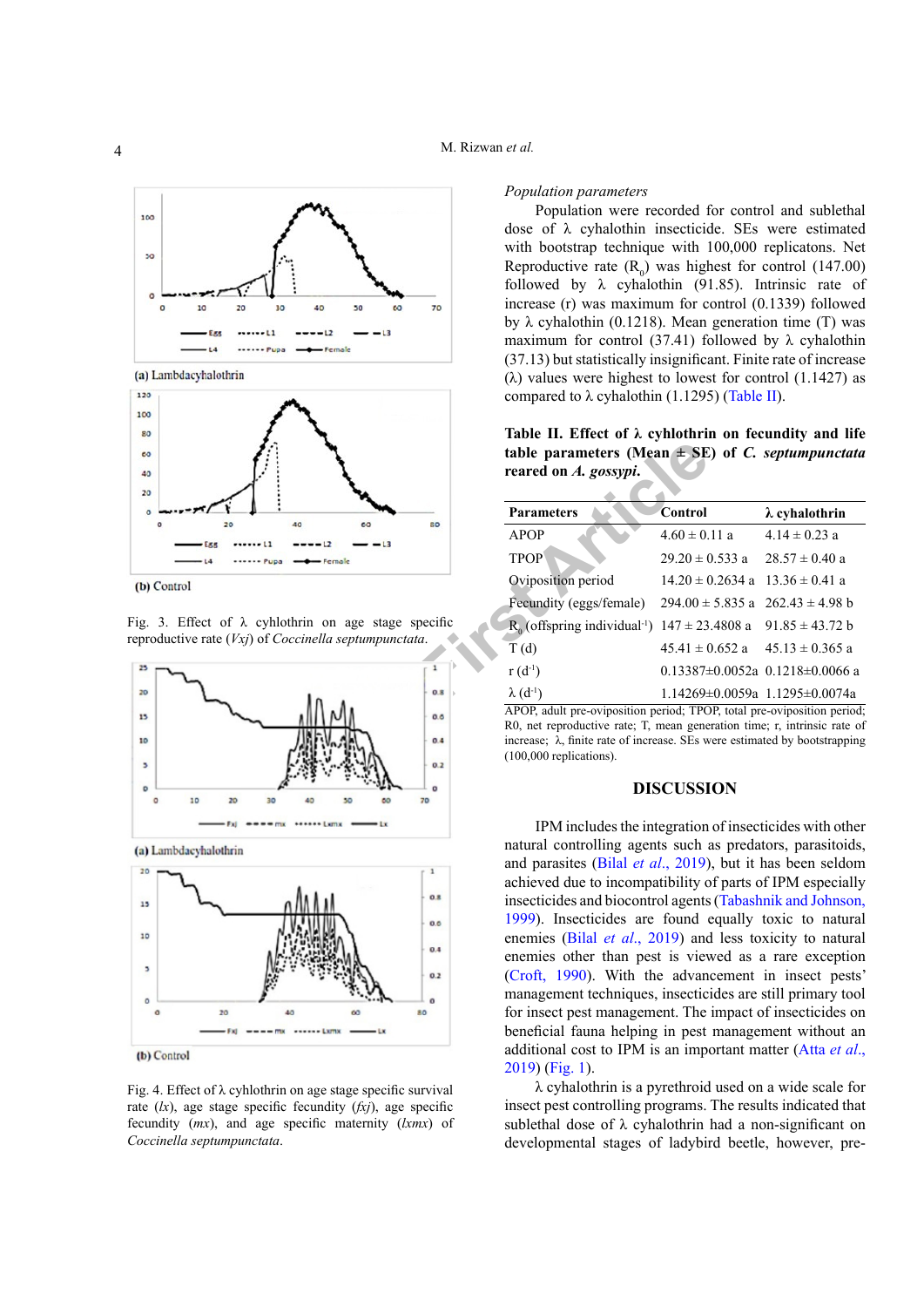adult period was shorter than control. These results suggest development of tolerance in *C. septempunctata* against λ cyhalothrin, a pyrethroid. The development of resistance in coccinellid species field populations against λ cyhalothrin and pyrethroids was reported earlier by researchers in other countries (Torris *et al*[., 2015](#page-6-4); [Rodrigues](#page-5-6) *et al*., 2013a, [b](#page-5-11)). [Bozsik \(2006\)](#page-4-7) reported that  $\lambda$  cyhalothrin is moderately harmful to *C. septempunctata* adults that is fairly similar to our results. The less survival of *C. septempunctata* as compared to the control might be attributed to the outbreak of aphids after pyrethoids application in field [\(Deguine](#page-5-12) *et al*[., 2000](#page-5-12); [Godfrey](#page-5-13) *et al*., 2000) ([Fig. 2](#page-2-2)).

**[F](#page-3-0)** interaction of the function of the function of the search of the search of the search of the search of the search of the search of the search of the search of the search of the search of the search of the search of th λ cyhalothrin is among type-II pyrethroids which are more toxic due to presence of cyano group in molecule as compared to type-I pyrethroids such as permthrin and bifenthrin (Sattelle and Yamamoto, 1988; Khambay [and Jewess, 2010](#page-5-15); Torres *et al*., 2015). Wilis and Jepson [\(1994\)](#page-6-5) reported the same for deltamethrin pyrethroid that *C. septempunctata* moved to lower parts of the shelter when exposed to deltamethrin. It may be due to that it had adopted to manage with the situation when exposed to λ cyhalothrin. Our results indicated that λ cyhalothrin had long term impact on *C. septempunctata* such as adult longevity of the male and female adult. This may be attributed to variable biological, operational, and genetic influences (Georghiou and Taylor, 1977a, b) (Fig. 3).

The sublethal application may have a suppressive or vice versa impact on fecundity of an insect. It means that it may reduce or augment its fecundity (Ali *et al*., 2017). The reduced fecundity of the female may be attributed to this factor. However, the population parameters such as generation time (T), intrinsic rate of increase (r), finite rate of increase  $(\lambda)$ , and net reproductive rate were remained non-significant for control and  $\lambda$  cyhalothrin which may be attributed to development of resistance in field population of *C. septempunctata* against λ cyhalothrin. The development of resistance to an insecticide is not a permanent character in case of insects. An insect resistant to a certain insecticide may become susceptible again if raised in an insecticide free environment over generations ([Ya-jun](#page-6-6) *et al*., 2014). The number of generations have not been reported for an insect for loss of resistance against an insecticide. This may be due to specific biology of an insect. The loss of resistance could be evaluated in the laboratory by producing a resistant biotype for a specific chemical. However, this evaluation may require an additional cost which depends on the biology of biocontrol agent under study [\(Fig. 4](#page-3-1)).

#### **CONCLUSION**

Our results revealed that *C. septempunctata* may have

developed to manage  $\lambda$  cyhalothrin, and the insecticide may have not a significant damaging impact upon field population of ladybird beetle, *C. septempunctata*. It can be used in IPM programs involving *C. septempunctata* as a biological control agent.

#### *Statement of conflict of interest*

The authors have declared no conflict of interest.

# **REFERENCES**

- <span id="page-4-1"></span>Abdulkhairova, S., 1979. The injuriousness of cereal aphids. *Zashchita Rastenii*, **10**: 44.
- <span id="page-4-8"></span>Ali, E., Liao, X., Yang, P., Mao, K., Zhang, X., Shakeel, M., Salim, A.M.A., Wan, H. and Li, L., 2017. Sublethal effects of buprofezin on development and reproduction in the white-backed planthopper, Sogatella furcifera (Hemiptera: Delphacidae). *Sci. Rep*., **7**: 16913. [https://doi.org/10.1038/s41598-](https://doi.org/10.1038/s41598-017-17190-8) 017-17190-8
- <span id="page-4-2"></span>Anonymous, 2018. *Economic survey of Pakistan.* Min. Food Agric., Fed. Bureau of Statistics, Islamabad, Pakistan
- <span id="page-4-0"></span>Atta, B., Rizwan, M., Sabir, A.M., Ayub, M.A., Akhter, M.F., Ayub, M.B. and Nadeem, S., 2019. Comparative incidence and abundance of aphids and their associated predators on canola in Pakistan. *Pak. Entomol*., **41**: 174–152.
- <span id="page-4-6"></span>Bilal, M., Hussain, M., Umer, M., Ejaz, N., Noushahi, H.A., Atta, B. and Rizwan, M., 2019. Population incidence and efficacy of chemical control against rice leaffolder (*Cnaphnalocrocis medinalis* Guenee) (Pyralidae: Lepidoptera). *Asian Pl. Res. J*., **2**: 1–7. <https://doi.org/10.9734/aprj/2019/v2i230040>
- <span id="page-4-7"></span>Bozsik, A., 2006. Susceptibility of adult *Coccinella septempunctata* (Coleoptera: Coccinellidae) to insecticides with different modes of action. *J. Pest Manage. Sci*., **62**: 651–654. [https://doi.org/10.1002/](https://doi.org/10.1002/ps.1221) [ps.1221](https://doi.org/10.1002/ps.1221)
- <span id="page-4-3"></span>Chi, H. and Liu, H., 1985. Two new methods for the study of insect population ecology. *Bull. Inst. Zool. Acad. Sin*., **24**: 225–240.
- <span id="page-4-4"></span>Chi, H., 2016a. *Two Sex-MSChart: Computer program for age stage, two-sex life table analysis.*  <http://140.120.197.173/ecology/>
- <span id="page-4-5"></span>Chi, H., 2016b. *Timing-MSChart: A computer program for the population projection based on age-stage, two-sex life table.* [http://140.120.197.173/Ecology/](http://140.120.197.173/Ecology/Download/TIMING-MSChart.rar) [Download/TIMING-MSChart.rar](http://140.120.197.173/Ecology/Download/TIMING-MSChart.rar) (accessed 27 March 2020).
- Croft, B.A. and Morse, J.G., 1979. Recent advances in natural enemy-pesticide research.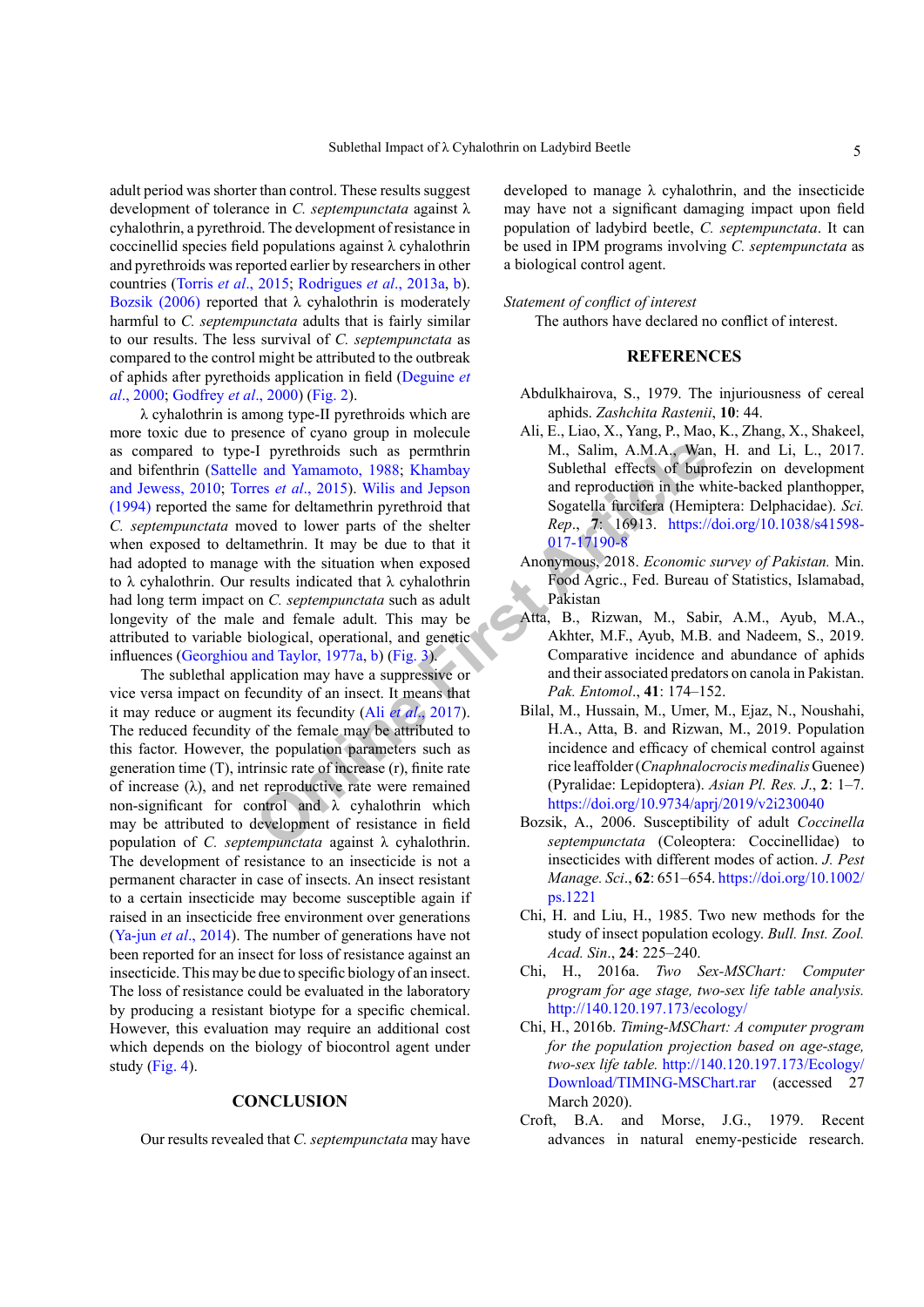*Entomophaga*, **24**: 3–11. [https://doi.org/10.1007/](https://doi.org/10.1007/BF02377504) [BF02377504](https://doi.org/10.1007/BF02377504)

- <span id="page-5-5"></span>Croft, B.A., 1990. Pesticide resistance. Documentation. In: *Arthropod biological control agents and pesticides* (ed. B.A. Croft). John Wiley and Sons, New York, pp. 357–381.
- <span id="page-5-12"></span>Deguine, J.P., Goze, E. and Leclant, F., 2000. The consequences of late outbreaks of the aphid Aphis gossypii in cotton growing in Central Africa: Towards a possible method for the prevention of cotton stickness. *Int. J. Pest Manage*., **46**: 86–89. <https://doi.org/10.1080/096708700227426>
- <span id="page-5-10"></span>Efron, B. and Tibshirani, R.J., 1993. An introduction to the bootstrap. *J. Am. Stat. Assoc*., **89**: 436. [https://](https://doi.org/10.1007/978-1-4899-4541-9) [doi.org/10.1007/978-1-4899-4541-9](https://doi.org/10.1007/978-1-4899-4541-9)
- Farooq, M., Shakeel, M., Iftikhar, A., Shahid, M.R. and Zhu, X., 2018. Age-stage, two-sex life tables of the lady beetle (Coleoptera: Coccinellidae) feeding on different aphid species. *J. econ. Ent*., **111**: 575- 585.<https://doi.org/10.1093/jee/toy012>
- <span id="page-5-7"></span>Forgash, A.J., 1984. History, evolution, and consequences of insecticide resistance. *Pestic Biochem. Physiol*., **22**: 178–186. https://doi. [org/10.1016/0048-3575\(84\)90087-7](https://doi.org/10.1016/0048-3575(84)90087-7)
- <span id="page-5-8"></span>Georghiou, G.P. and Taylor, C.E., 1977a. Genetic and biological influences in the evolution of insecticide resistance. *J. econ. Ent*., **70**: 319–323. https://doi. [org/10.1093/jee/70.3.319](https://doi.org/10.1093/jee/70.3.319)
- <span id="page-5-16"></span>Georghiou, G.P. and Taylor, C.E., 1977b. Operational influences in the evolution of insecticide resistance. *J. econ. Ent*., **70**: 653–658. https://doi.org/10.1093/ [jee/70.5.653](https://doi.org/10.1093/jee/70.5.653)
- <span id="page-5-9"></span>Gesraha, M.A., 2007. Impact of some insecticides on the Coccinellid predator, *Coccinella undecimpunctata* L. and its aphid prey, *Brevicoryne brassicae* L. *Egypt. J. Biol. Pest. Contr*., **17**: 65–69.
- <span id="page-5-13"></span>Godfrey, L., Rosenheim, J.A. and Goodell, P.B., 2000. Cotton aphid emerges as major pest in SJV cotton. *Calif. Agric*., **54**: 26–29. [https://doi.org/10.3733/](https://doi.org/10.3733/ca.v054n06p26) [ca.v054n06p26](https://doi.org/10.3733/ca.v054n06p26)
- <span id="page-5-14"></span><span id="page-5-0"></span>Hangay, G. and Zborowski, P., 2010. *A guide to the beetles of Australia*. Csiro Publishing. [https://doi.](https://doi.org/10.1071/9780643100121) [org/10.1071/9780643100121](https://doi.org/10.1071/9780643100121)
- <span id="page-5-4"></span><span id="page-5-3"></span>Jiang, W., Guo, W., Lu, W., Shi, X., Xiong, M., Wang, Z. and Li, G., 2011. Target site insensitivity mutations in the AChE and LdVssc1 confer resistance to pyrethroids and carbamates in Leptinotarsa decemlineata in northern Xinjiang Uygur autonomous region. *Pest. Biochem. Physiol.,* **100**: 74-81.
- <span id="page-5-15"></span>Khambay, B.P.S. and Jewess, P.J., 2010. Pyrethroids. In: *Insect control* (eds. L.I. Gilbert and S.S. Gill).

Academic Press, London, United Kingdom. pp. 1–34. [https://doi.org/10.1016/B0-44-451924-](https://doi.org/10.1016/B0-44-451924-6/00075-2) [6/00075-2](https://doi.org/10.1016/B0-44-451924-6/00075-2)

- <span id="page-5-2"></span>Mordue, A.J. and Blackwell, A., 1993. Azadirectin. An update. *J. Insect Physiol*., **39**: 903–924. [https://doi.](https://doi.org/10.1016/0022-1910(93)90001-8) [org/10.1016/0022-1910\(93\)90001-8](https://doi.org/10.1016/0022-1910(93)90001-8)
- Pathan, A.K., Sayyed, A.H., Aslam, M., Razaq, M., Jilani, G. and Saleem, M.A., 2008. Evidence of field-evolved resistance to organophosphates and pyrethroids in C*hrysoperla carnea* (Neuroptera: Chrysopidae). *J. econ. Ent*., **101**: 1676–1684. [https://](https://doi.org/10.1603/0022-0493(2008)101%5b1676:EOFRTO%5d2.0.CO;2) [doi.org/10.1603/0022-0493\(2008\)101\[1676:EOFR](https://doi.org/10.1603/0022-0493(2008)101%5b1676:EOFRTO%5d2.0.CO;2) [TO\]2.0.CO;2](https://doi.org/10.1603/0022-0493(2008)101%5b1676:EOFRTO%5d2.0.CO;2)
- Pervez, A., 2004. Predaceous coccinellids in India: Predatorprey catalogue. Ori. Insects, 38: 27-61. <https://doi.org/10.1080/00305316.2004.10417373>
- <span id="page-5-11"></span><span id="page-5-6"></span><span id="page-5-1"></span>Pree, D.J., Archibald, D.E. and Morrison, R.K., 1989. Resistance to insecticides in the common green lacewing *Chrysoperla carnea* (Neuroptera: Chrysopidae) in southern Ontario. *J. econ. Ent*., **82**: 29–34.<https://doi.org/10.1093/jee/82.1.29>
- 1978-1-4899-4541-9<br>
1978-1-4899-4541-9<br>
1988-Age-stage, two-sex life tables of<br>
Coleoptera: Coccinellidae) feeding<br>
Coleoptera: Coccinellidae) feeding<br>
Coleoptera: Coccinellidae) feeding<br>
18. Age-stage, two-sex life tables Rodrigues, A.R.S., Spindola, A.F., Torres, J.B., Siqueira, H.A.A., Colares, F., 2013a. Response of different populations of seven lady beetle species to lambdacyhalothrin with record of resistance. *Ecotoxicol. Environ. Saf*., **96**: 53–60. [https://doi.org/10.1016/j.](https://doi.org/10.1016/j.ecoenv.2013.06.014) ecoenv.2013.06.014
	- Rodrigues, A.R.S., Torres, J.B., Siqueira, H.A.A., Lacerda, D.P.A., 2013b. Inheritance of lambdacyhalothrin resistance in the predator lady beetle *Eriopis connexa* (Germar) (Coleoptera: Coccinellidae). *Biol. Contr*., **64**: 217–224. [https://](https://doi.org/10.1016/j.biocontrol.2012.11.018) [doi.org/10.1016/j.biocontrol.2012.11.018](https://doi.org/10.1016/j.biocontrol.2012.11.018)
	- Rosenheim, J.A. and Tabashnik, B.E., 1990. Evolution of pesticide resistance: interactions between generation time and genetic, ecological, and operational factors. *J. econ. Ent*., **83**: 1184–1193. <https://doi.org/10.1093/jee/83.4.1184>
	- Sathe, T.V. and Bhosale, Y.A., 2001. *Insect pest predators*. Daya publishing house, Delhi, pp. 124.
	- Sattelle, D.B. and Yamamoto, D., 1988. Molecular targets of pyrethroid insecticides. *Adv. Insect. Physiol.,* **20**: 147–213. [https://doi.org/10.1016/](https://doi.org/10.1016/S0065-2806(08)60025-9) [S0065-2806\(08\)60025-9](https://doi.org/10.1016/S0065-2806(08)60025-9)
	- Singh, J. and Bras, K.S., 2004. *Mass production and biological control potential of coccinellids in India*. *Indian insect predators in biological control.* Edn Daya Publishing House, Delhi, India. pp. 204–260.
	- Spíndola, A.F., Silva-Torres, C.S.A., Rodrigues, A.R.S. and Torres, J.B., 2013. Survival and behavioural responses of the predatory ladybird beetle, *Eriopis connexa* populations susceptible and resistant